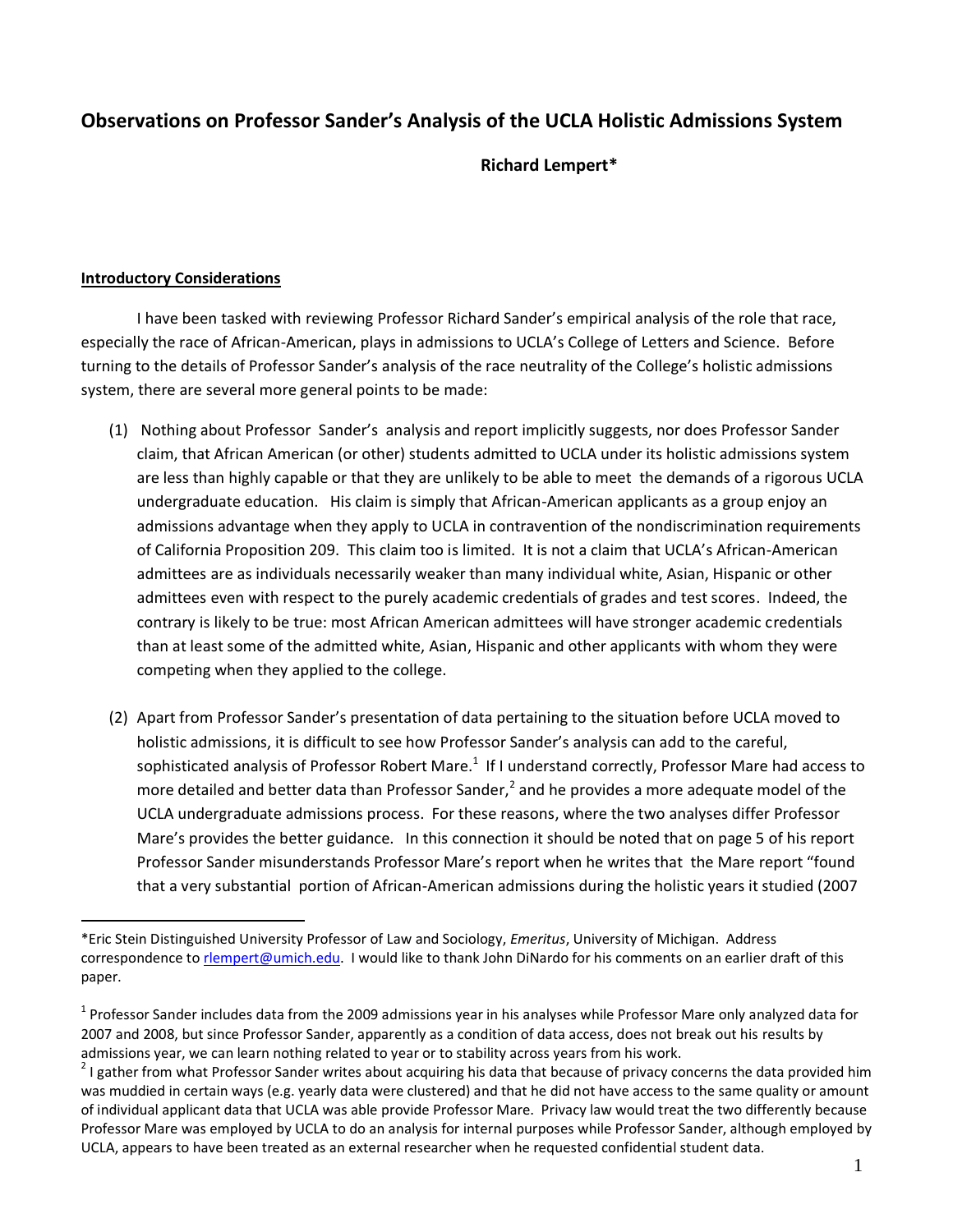and 2008) could not be explained in non-racial terms." Professor Mare can speak for himself better than I can, but what he found was that his model predicted fewer African-American admissions than actually occurred. He did not find that there were no non-racial reasons that could explain this discrepancy, nor did he find that race-sensitive admissions decisions explained the discrepancy. Moreover, nothing about Professor Mare's results suggested that anyone intended to discriminate on the basis of race, and some of his findings are consistent with the opposite conclusion.<sup>3</sup>

(3) Professor Sander's results and the results of similar research showing apparent favoritism for African-Americans may be distorted by the characteristics of the applicant population. Comparing the data in Professor Sander's Tables 4 (White and Asian Sander-constructed admissions index scores) with the data in his Table 6 (African American admissions index scores) we see substantial differences in score distributions.<sup>4</sup> For example, about 52% of UCLA's African American applicants in the three post-heuristic years Sander studied had academic credential scores in Sander's bottom two deciles and only 4.4% had scores in his top two deciles. For whites and Asians, taken together,<sup>5</sup> the percentages are about 12% and 25% respectively. Any racially neutral system that admits on variables that are statistically independent of index scores and does not include index scores will reproduce these differences, and if the variables are not just independent of index scores but are also more commonly found among African American applicants (e.g. overcoming hardship) they will exacerbate them. For example, assume UCLA selected its students randomly from all its applicants. On average 32.2% of its African American admittees would have index scores below 690 on the scale Sander constructed but only 4.4% of its white and Asian admittees would have scores this low. Or suppose UCLA decided to admit at random but only from among those whose index credentials placed them in the top 30% of its applicant population. In this case about 47% of the African Americans admitted to UCLA would have Sander-constructed index scores between 878 and 902 and about19% would have scores above 934. Among whites and Asians the percentages would be about 32% between 878 and 902 and about 37% above 934. In analyses controlling for index scores, whether one looks at the complete range or the high tier only analyses it would appear that African Americans were substantially favored in the admissions process, and it might be suggested that racial discrimination was the only plausible explanation. But since in these toy examples we know exactly how students were accepted; namely by chance, we know that attention to race could have played no part.

 $3$  See the discussion on pages 8 and 9 below.

<sup>&</sup>lt;sup>4</sup> Hispanic applicants would look somewhat like whites and Asians when compared to African Americans and somewhat like African-Americans when compared to whites and Asians. In the interest of brevity and keeping things simple, I shall often ignore the situation of Hispanics in this assessment.

<sup>&</sup>lt;sup>5</sup> Professor Sander combines whites and Asians into a single group, so when I refer to "whites and Asians" I am referring to this undifferentiated group and not to the characteristics of whites and Asians separately considered. I expect Professor Sander combined whites and Asians because Asians tend on average to be more similar to whites in their test scores and high school grades than either group is on average to Hispanics or African-Americans. Nevertheless, distortions may be caused by the decision to lump whites and Asians together. This possibility is suggested by Professor Mare's analysis which indicates that the experience of whites and Asians under the holistic system seems to have differed substantially in ways that can distort comparisons between whites and Asians on the one hand and African-Americans and Hispanics on the other. See note 11 below and the discussion in the text at page 8.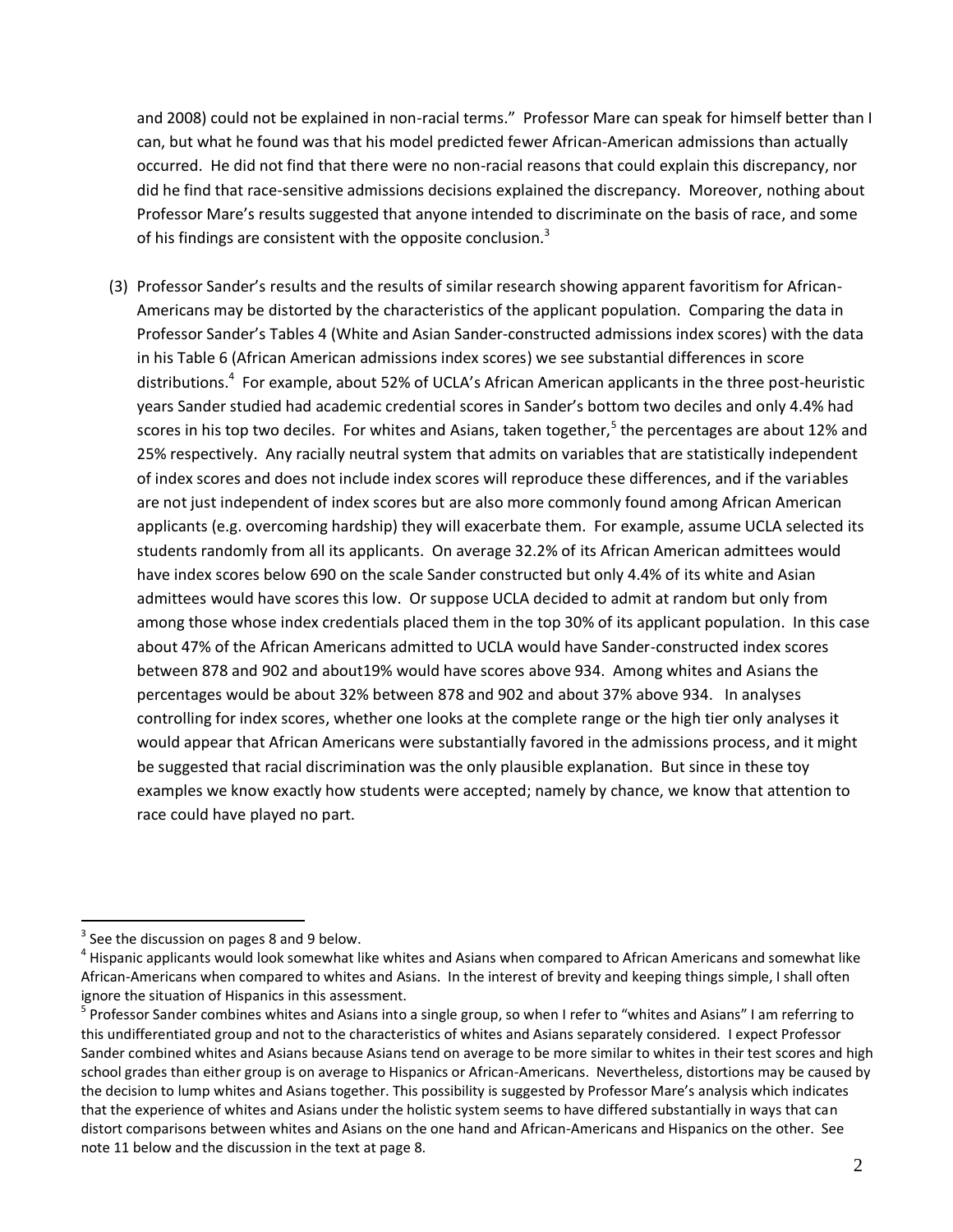Academic credentials do of course play a role in admissions decisions; indeed they are the single most important consideration. But the above point applies, even if admissions are not randomly made. Consider Table One:

#### **Table One**

| Sander Index Score   | African Americans | Whites and Asians |  |  |
|----------------------|-------------------|-------------------|--|--|
| For All Applicants   |                   |                   |  |  |
|                      |                   |                   |  |  |
| 120-768 (bottom 30%) | 23.2%             | 2.5%              |  |  |
| 770-876 (middle 40%) | 29.7%             | 16.1%             |  |  |
| 878-982 (top 30%)    | 47.1%             | 81.4%             |  |  |

## **Hypothetical Percentage Distribution of UCLA Post-Heuristic Admittees by Ethnicity and Sander Index Scores**

It might appear from this Table that in the post-heuristic years UCLA discriminated hugely in favor of its African-American applicants, for admitted African-Americans are more than nine times as likely as whites to be in the bottom third of all applicants based on index credentials and far less likely to be in the top third of all applicants. However, this table was constructed by assuming that within each decile African-American applicants gained admission *at exactly the same rate* as white applicants with similar credentials. These starkly different distributions are entirely a function of differences in the applicant pool. *Race played no role* in the hypothetical decisions that generated these differences. Hence this table should caution us against intuitively assuming that statistical distributions that appear consistent with discrimination in fact reflect racial preferences in admissions.

Moreover, to the extent that factors other than academic credentials play a role in admissions and to the extent that these factors are not orthogonal to core academic credentials but like low income more commonly characterize African-Americans, one can expect that in a race blind admissions system the academic credentials of admitted African-Americans relative to those of admitted whites and Asians will be even lower than Table One suggests. Statistical models of an admissions process have the potential to be less misleading than simple tables, for they can take account of population base rates and the distribution of characteristics other than academic credentials that might affect admissions decisions. Hence, the distortions caused by underlying population characteristics would disappear if one could perfectly model UCLA's admissions selection process or if all relevant non-academic variables apart from race were captured in the holistic scores. However, neither of these condition holds. $6$ 

In reviewing the substance of Professor Sander's paper I have no knowledge that will allow me to dispute or confirm his history of affirmative action admissions and enrollments at UCLA or in the UC system. But I know

<sup>&</sup>lt;sup>6</sup> The conditions come closest to pertaining in Professor Mare's model of UCLA's regular review process for students with holistic scores of 2.75 or better. Professor Mare reports in his Table 11 that applying his model to Fall 2008 admissions, the adjusted disparity between the number of African-American students admitted and those that would be expected to be admitted totals 7 students or about one half of one percent of those in fact admitted. It is at the next two stages, Final Review and Supplementary Review, where significant disparities between the model's expectations and those admitted arise. But these are the stages where non-racial factors other than academic credentials are expected to play a greater role in decision making.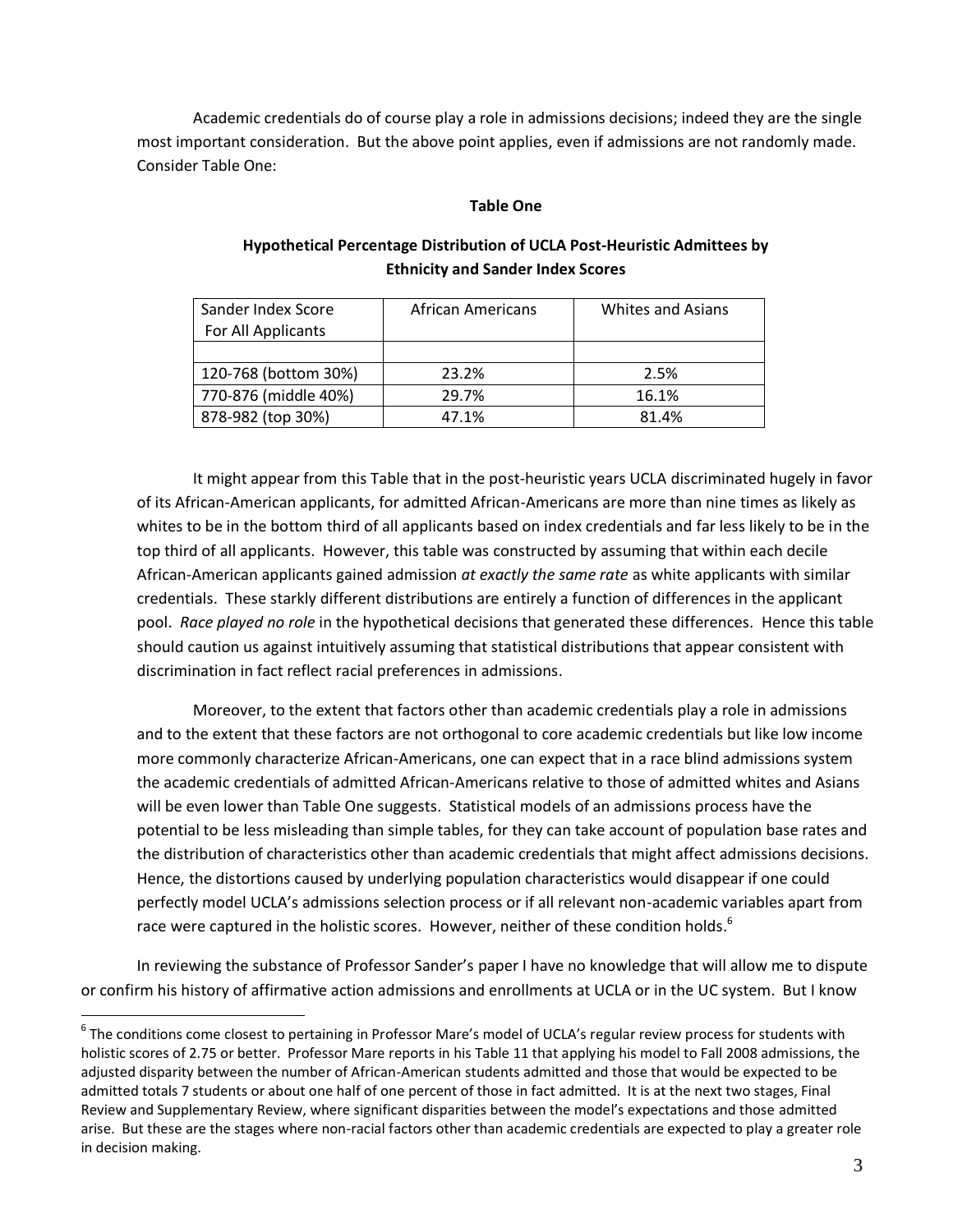that some of his empirical results and conclusions he has drawn from them, especially in relation to his work on mismatch, have been convincingly disputed,<sup>7</sup> and I understand that some of his California specific statistics have been disputed as well.<sup>8</sup> Beyond this I shall not address the first 4 pages of Professor Sander's report.

#### **Insufficient Disclosure**

Focusing on the empirical data and analyses that constitute the remainder of Professor Sander's report, there are a number of aspects I find problematic. These begin with the very structure of the report. Social science reports of empirical analyses typically begin with a detailed discussion of the data used, adjustments to or transformations of the data, the choices that go into model construction and the reasons behind decisions and assumptions. Professor Mare's report is a model in these respects. One sees nothing remotely comparable in Professor Sander's report. This may limit my ability to evaluate some of what is reported and may result in misunderstandings. To give an idea, Professor Sander constructs for purpose of some analyses an academic index score, but since he does not say how it was constructed, it is impossible to say how it accords with the measures of academic strength that UCLA uses. Moreover, in his regression analysis Professor Sander uses SAT scores as important independent variables. According to Professor Mare's report some proportion of the UCLA applicant pool present ACT scores rather than SAT scores when they apply for admission. UCLA adjusts these different scores so they fit a common scale. Professor Sander nowhere says whether he received ACT scores as well as SAT scores, and if he did whether and how they were converted to a common scale. Thus I am unsure whether the SAT subscale scores in his regression analyses include adjusted ACT scores for applicants who only presented the latter. If not the omission of such applicants is a possible source of bias. Further uncertainty surrounds the import of the SAT variables because the logistic regressions coefficients on 8 of the 9 SAT score variables round off to 1.00.<sup>9</sup> As Professor Sander recognizes, this reflects the small increments by which SAT scores increase, but rounding prevents the reader from judging how stable the influence of SAT scores is across model specifications or whether performance on one aspect of the SAT appears to affect admissions decisions differently than performance on other aspects.

### **Tables 4-6**

Difficulties with this report extend, however beyond problems with what the reader is not told. They also include problems with how Professor Sander's data are presented and interpreted. For example, consider the acceptance and yield rates broken down by applicant ethnicity and time period that are reported in Tables 4 through 6. Professor Sander tells us that although African-American application rates and yield rates grew substantially in the holistic evaluation period and although more African-American applicants presented stronger credentials, he estimates that these factors increased the number of African-Americans entering UCLA as freshman by only 15%. This is because, according to Professor Sander, Hispanic, white and Asian applicants were

The an overview of the issues and citations to the literature disputing Professor Sander's conclusions, see the Amicus Brief<br>The an overview of the issues and citations to the literature disputing Professor Sander's conclu filed by eleven social scientists in *Fisher v. Texas* in response to an Amicus Brief filed by Professor Sander and Stuart Taylor in support of their mismatch hypothesis. This group of scientists led by four of the country's leading social science methodologists, including two elected members of the National Academy of Science, finds that Professor Sander's mismatch studies can offer no reliable guidance on the issue. The brief is available at:

http://www.utexas.edu/vp/irla/Documents/ACR%20Empirical%20Scholars.pdf

<sup>&</sup>lt;sup>8</sup> See, William Kidder, "Misshaping the River: Proposition 209 and Lessons for the Fisher Case," forthcoming in 39 Journal of College and University Law: http://papers.ssrn.com/sol3/papers.cfm?abstract\_id=2123653.

 $9$  The coefficients on the SAT variables are all statistically significant, apparently beyond .001, but the significance level conveys no necessary message about a variable's impact or relative importance.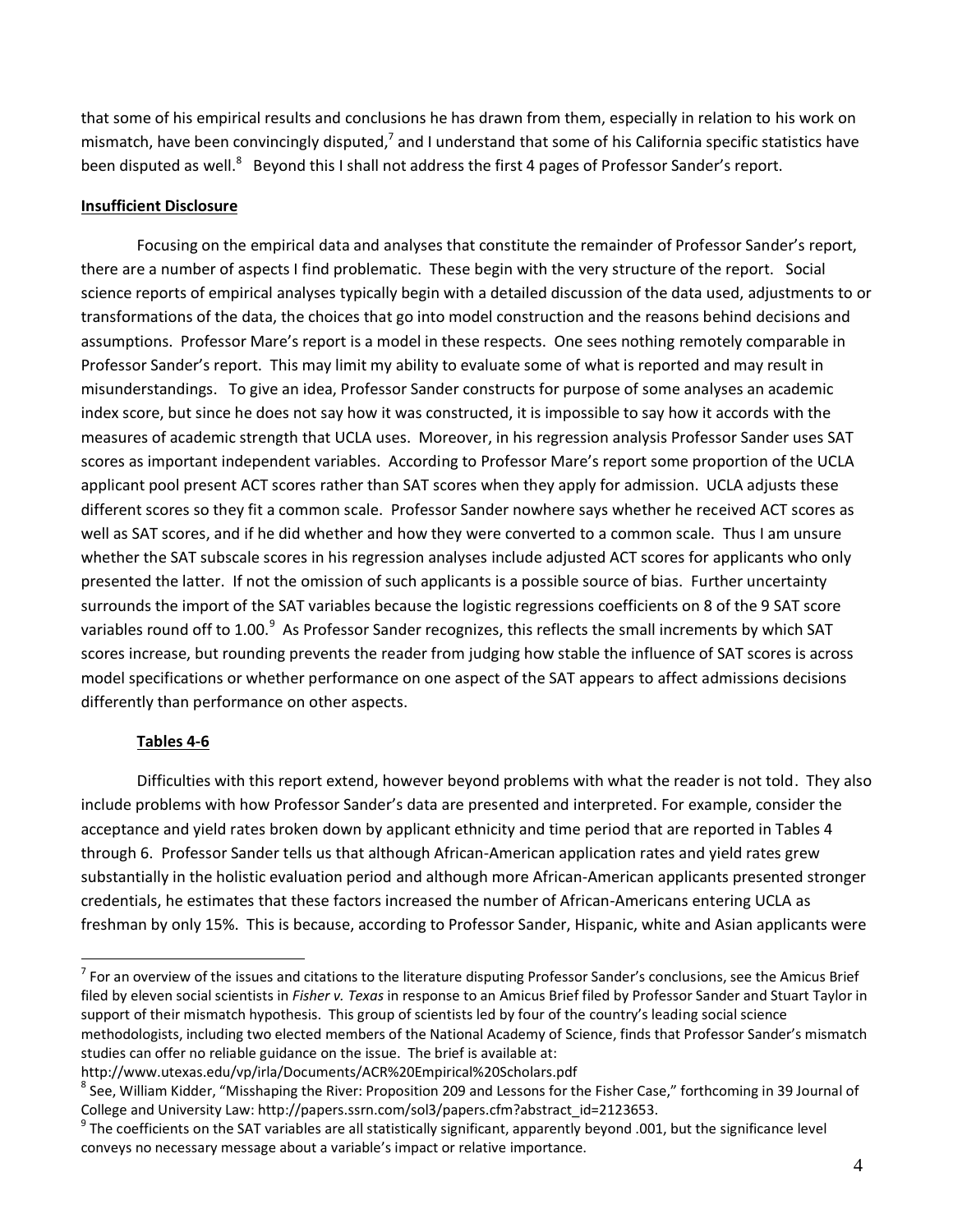also finding UCLA more attractive in the post-holistic period, meaning that changes in the African-American applicant population were in large measure offset by greater competition for positions. Professor Sander does not, however, tell us how he came up with his estimated increase of 15%, and upon close inspection of the data his estimate seems low, perhaps decidedly so. We can see why when we contrast the pre- and post-holistic period experiences of African-Americans on the one hand with whites and Asians on the other. According to Professor Sander African-American applications increased by 31% between the two periods while white and Asian applications increased by 16%. But the disparity is even greater when one looks at the increases in applicants with admissions credentials in the top part of the distribution. If we look at just those who were in the top 3 deciles of Professor Sander's academic index, we see that the number of African-American applicants with scores in this range increased by 45.2%. If we look at the top four deciles, the increase is 41.5%. For whites and Asians the comparable increases are 23.5% and 20%. Depending on which set of these highly qualified applicants we examine, the percentage difference in the increase in application numbers is not 15% in favor of African Americans but about 21%.<sup>10</sup> If we look not at percentages but at numbers, we find that in the pre-holistic period 47 African American freshmen with academic credentials in the top 4 deciles matriculated at UCLA. In the postholistic period 115 African-American students with credentials in this range enrolled as freshmen. So compared to the pre-holistic baseline this group of matriculants alone would have raised by about 23% the number of African-American freshmen at UCLA during the three year post-holistic period.

We can estimate the overall effects of increased applications and better yield rates on African-American enrollment in the post-holistic period by assuming that within deciles African-Americans in the pre-holistic period were accepted at the same rate as they were in the post-holistic period but that their proclivity to matriculate was unchanged. When we do this we find that the estimated number of matriculants for the pre period rises from an actual 301 students to an estimated 408 students, an increase of about 36%. But the actual increase across the two periods was from 301 to 579 new freshmen, or an increase of about 92%. The larger part of this increase appears due to the increased number of African-American applications and the higher yield rate among those accepted and not from higher acceptance rates due to holistic evaluation. The holistic evaluation system does, however, appear to have contributed to a portion of the increase because acceptance rates for African-Americans tended to be higher, controlling for index decile, than they were under the prior system. It is in addition possible that African-American high school seniors, knowing UCLA would evaluate them holistically, were more willing to apply to UCLA than they were under the prior system and that the new procedures made UCLA seem like a friendlier campus. If so the adoption of holistic review would have helped increase African-American applications and yield. This possibility is, however, entirely speculative. It seems more likely that UCLA's more intensive outreach efforts during the holistic period were the principal driving forces behind the increase in application rates and yields. Regardless of the forces behind UCLA's increased attractiveness to African-American students, Professor Sander's judgment that UCLA's more intensive recruiting efforts only increased African-American enrollments by about 15% during the holistic period appears far too low, and his attribution of most of the gain to changes in admissions rates seems off as well.

 $10$  Since Hispanics showed the largest applicant increase (36%), I calculated their percentage increases in the top 3 and top 4 deciles; the increase is similar across years, between 32 and 33 percent. I did not calculate or otherwise estimate ethnicspecific rates for any other deciles, and chose the cut offs I did because a sufficient proportion of whites and Asians were admitted with scores in this range (34% and above at the 3 $^{\text{rd}}$  decile cut off and 19% and above at the 4th decile) that it seemed fair to consider those who scored in this range regardless of ethnic group as well qualified by race-blind standards.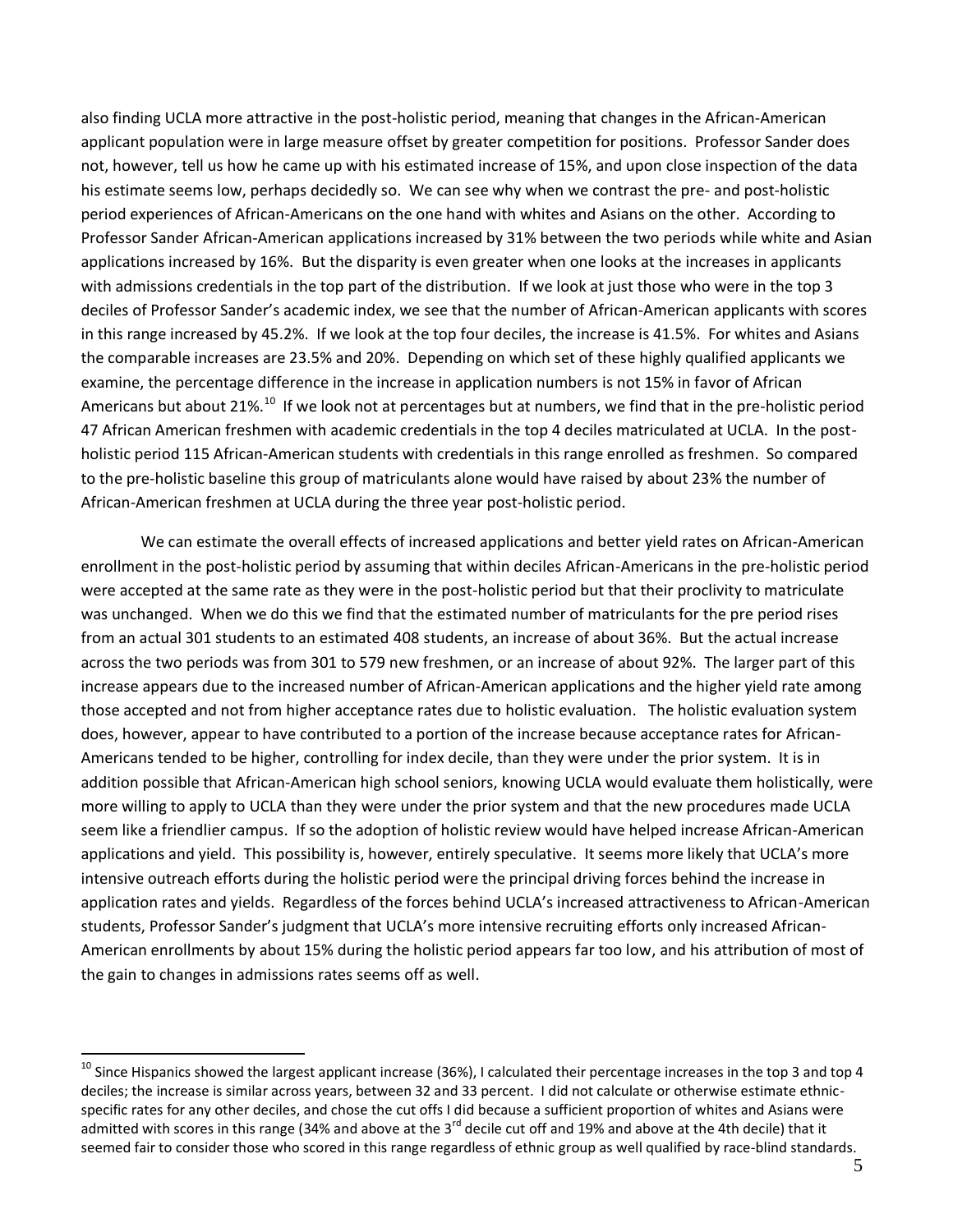Professor Sander also writes that holistic admissions led to a decrease in the proportion of the most academically successful applicants admitted during the holistic period, and he tells us that for all groups admissions rates declined "sharply." This conclusion deserves to be unpacked. First, it assumes that the index scores that Professor Sander constructed capture academic success. Not only are these scores not the scores that UCLA used, but the holistic admissions process considered other measures of academic success like scores in AP courses and whether one was in the top 4% of his graduating class. For these reasons one must be cautious in accepting Professor Sander's characterization of academic success. Second, although the decline in admissions rates is substantial for the whites and Asians group (from 91% accepted to 80% accepted in the top decile and from 67% accepted to 54% accepted in the next decile) it is far less so for African-Americans (from 85% to 81% and 70% to 67% for the top two deciles) and Hispanics (from 86% to 82% and from 71% to 64% respectively).<sup>11</sup> Third, it should be recognized that some declines in the proportion of accepted students who excel by one narrow measure is an almost inevitable result of the movement to holistic admissions since holistic admissions broadens the view of what makes for a desirable applicant.<sup>12</sup> Finally, and most importantly, it is important not to confuse the change in the rates at which students are admitted from the various deciles with a change in the quality of the students admitted. Thus, if we look only at the whites and Asians category we see that 1904 more students with index scores in the top decile were admitted in the holistic period than in the pre-holistic period, and there were 613 more students with top decile scores who decided to enroll during the holistic period. Looking at all ethnic groups we see that there were 2108 more students with top decile index scores admitted during the holistic period and 642 more students in this group opted to attend UCLA. So whatever the percentage changes by groups, if we are interested in how UCLA fared in admitting and enrolling those students who by Professor Sander's measure were the top academic performers, we see that compared to the prior three years the holistic

 $11$  There is problem here and elsewhere with Professor Sander's decision to combine Asians with whites. As mentioned in note 6 above, Professor Mare's analysis reveals that for reasons he cannot identify Asians seemed to fare especially poorly in the post holistic period relative to what his model would lead one to expect. By combining whites and Asians in one group the contrast between the success of this group's members in achieving admission with the success of African-Americans is enhanced over what would appear to be the case if the data on African-Americans was compared with the data only for whites. In addition, disadvantages associated with being Asians, which are likely to have had little if anything to do with the application success of African-Americans, are hidden by the creation of the combined group.

<sup>12</sup> One might think of a GPA and test score index as one (imperfect) measure of the desirability of enrolling a particular student. Other factors that enter into the holistic admissions score may, taken together, be thought of as a second (imperfect) measure of the desirability of admitting a student. If we select people who are top performers by one measure and remeasure them, we can expect they will not do quite as well as a group even if our second measure is the same as the first (e.g., if we have those scoring at the top of the SAT scale retake the test and if there are no practice effects, a person's retest score has a better chance of being lower rather than higher than it was the first time around.) This reflects a statistical artifact called regression to the mean. It exists because random factors, like lucky guessing, are likely to have contributed to the extremely high scores that the members of a group selected because of these scores received. Since on retesting good luck in guessing may turn to bad, the average retest score across a group selected because of its original high performance can be expected to drop. An analogous and most likely larger effect, although not largely attributable to randomness, can be expected when top scorers on one measure of desirability, like academic index scores, are scored on other measures of desirability, like leadership, essay quality, hardships overcome and other factors that influence holistic judgments. Those students who score highest on the combined measure (holistic score) will inevitably perform worse on the one measure (academic index score) than a similarly sized group composed of individuals clustered together because of their high scores s on the one (academic index score) measure. So long as the second measure reflects factors that make an applicant desirable and so long as the weight given the various measures makes sense, the quality of a school's admittees will increase even if as a group their core academic credentials are not quite as impressive.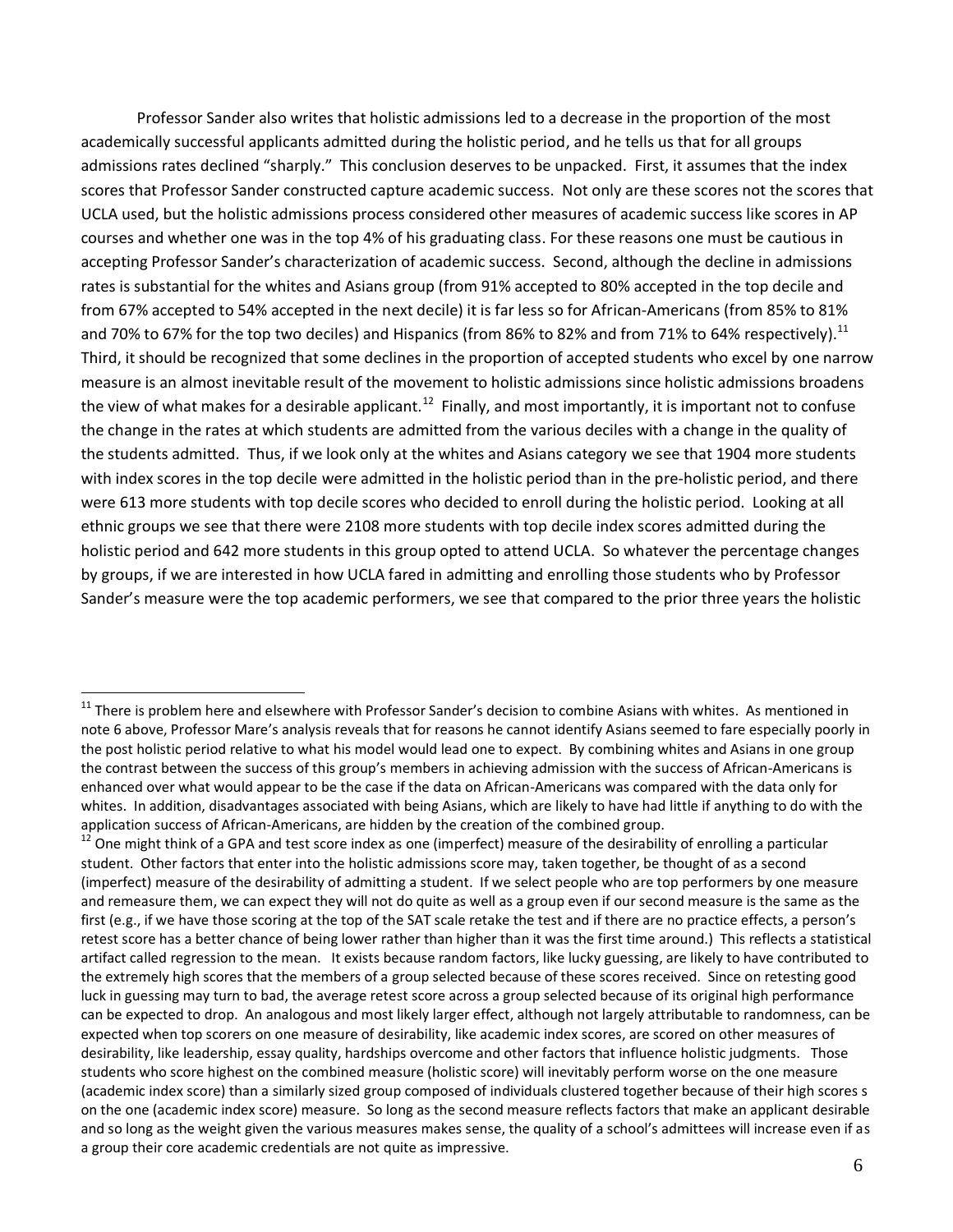period is characterized by substantial improvements in both the admissions and enrollment of top academic performers, whatever the cause.<sup>13</sup>

 Professor Sander's Tables 4 and 6 do contain data consistent with his hypothesis that race plays a role in UCLA's admissions decisions, for in all but the top decile the proportion of African-Americans admitted exceeds the proportion of whites and Asians admitted, often substantially. But although these differences are consistent with the discrimination hypothesis, they by no means prove it, and because the number of admitted African-Americans is small in all deciles, there is a good possibility that Professor Sander's percentage data mislead. The reason is that a relatively small number of "excess"<sup>14</sup> African-American admissions can noticeably raise a given decile's African-American admission percentage. Hence within credential deciles if African-Americans benefit from particular race neutral considerations, a relatively small number of beneficiaries may substantially increase the percentage of African-Americans admitted. For example, consider the 101 fourth decile African-Americans admitted in the post-holistic period. If on average 20 African-American applicants a year had been moved from rejection to admission status because of serious adversities they had overcome, their parents' low income or similar factors this would have increased the proportion of accepted African-Americans with fourth decile credentials by 11% or from 7%, which is only a few percentage points more than the acceptance rate for similarly credentialed white and Asians, to 18%, which is 13 percentage points higher.<sup>15</sup> Similarly, in the lowest Sander index decile the chance that an African-American student will be admitted is about twice as great as it is for whites and Asians, a seemingly large difference. However, consider the implications of the UCLA admissions protocol which calls for considering Advanced Placement courses and scores on AP tests in regular admissions, but in Final Review and Supplementary Admissions ignoring this variable so as not to disadvantage students who attended high schools where there was little if any opportunity to take AP courses. If African-American applicants were considerably more likely than white and Asian applicants to have attended such schools, this "lack of opportunity" correction would over three years only have to advantage 59 African-American applicants who were otherwise on the admissions margin to account for most of the apparently large admissions advantage that lowest tier African-American students enjoy over their white and Asian counterparts.

Another race neutral dimension which does not seem to be part of the formal UCLA admissions protocol, although it is touted at some other schools, may have similar effects. Admissions officers may consciously as a matter of policy or unconsciously as a matter of personal preference seek to balance a class on a number of dimensions. Even if race is not one of them, a desire for balance may disproportionately advantage applicants of a particular race. If the number of admitted students from a favored group is small, as it is with African-Americans, even a numerically small number of benefited applicants may yield percentage differences that suggest that members of particular group have a substantial advantage in the admissions process. For example,

<sup>&</sup>lt;sup>13</sup> Had we looked at the top two deciles as Professor Sander did, the increases in numbers would be slightly less dramatic. There were an additional 1800 admits with index scores in Professor Sander's top two deciles in the post heuristic period and an increase of 519 in those enrolled with index scores in the top two deciles. These are still noteworthy increases that are even more noteworthy because they result from increases in the top rather than the next to top decile.

<sup>&</sup>lt;sup>14</sup> As compared to the number of African-Americans who would have been admitted at the white and Asian admission percentages.

<sup>&</sup>lt;sup>15</sup> These numbers exaggerate the difference somewhat because if the overcoming hardship factor were applied in a race neutral fashion as it ought to be, the white and Asian acceptance rate would also have been smaller had the experience of overcoming adversity not been considered. But the drop would be far less, and the percentage point difference between African-American and white and Asian admission rates within the group of fourth decile applicants would still shrink substantially. Moreover, if a history of overcoming hardship were substantially more prevalent within the group of African-American applicants than within the group of white and Asian applicants, disparities would be further diminished.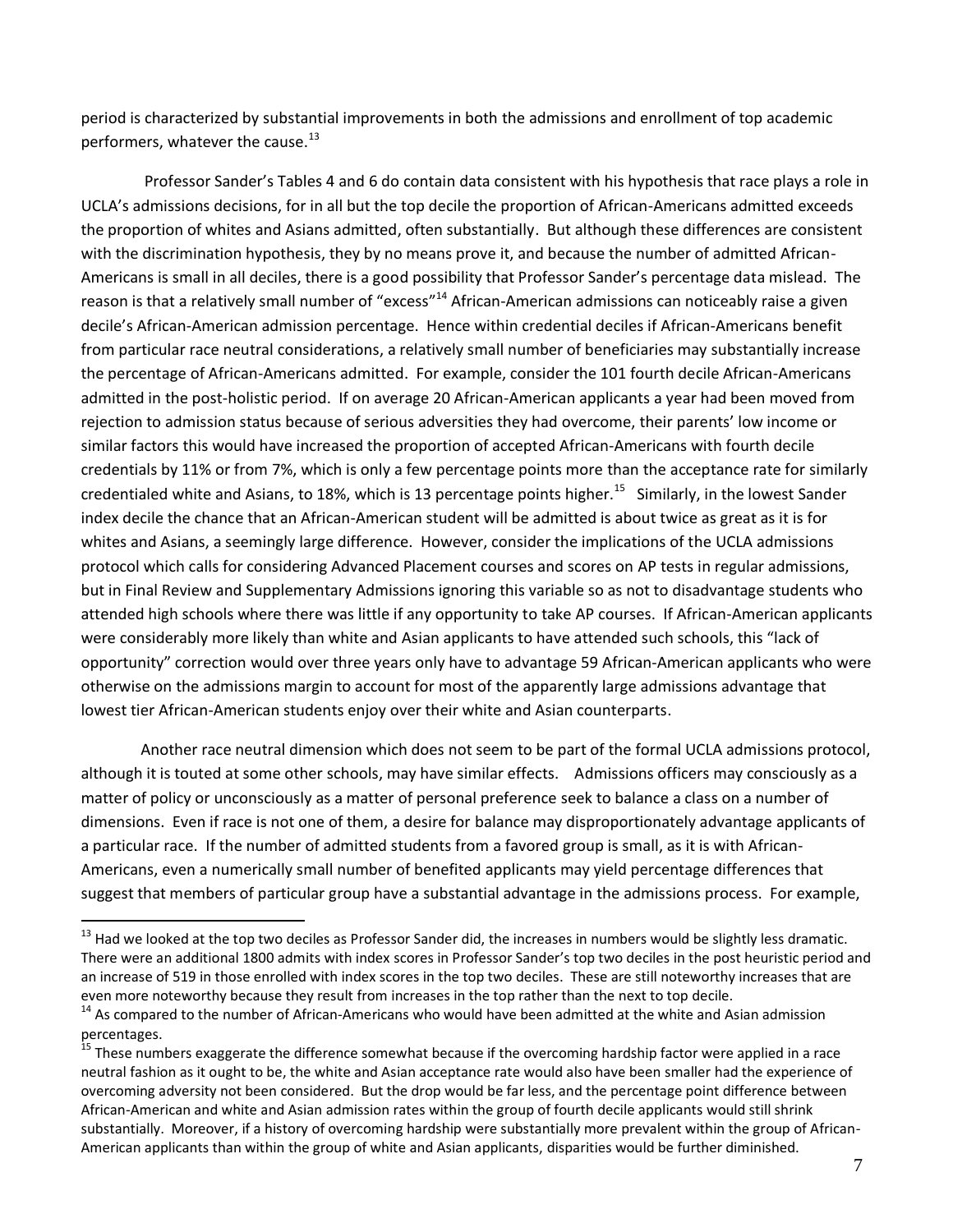consider an admissions officer whose model of the ideal class includes a number of students with substantial musical training. Thus a student evaluated by this officer will do better if he or she plays the piano, violin or saxophone. But if we examined this admissions officer's decisions we might find that saxophonists were far more likely to benefit from his belief that musicians added valuable diversity than were pianists or violinists. This might be because this officer saw and admitted so many students who played the violin or piano that except for a few virtuosos, he stopped seeing experience with these instruments as an admissions advantage. Saxophonists, however, being rare, might almost always have drawn the officer's attention and benefitted from their musical backgrounds even at lesser skill levels. If African-Americans were relatively more likely than whites and Asians to play the saxophone and relatively less likely to play piano or violin, the number of admitted African-Americans would be inflated relative to the numbers of whites and Asians. Moreover, because of the relatively small number of African-American applicants adding a few admittees for this reason coupled with a few admittees added for each of several other non-racial but race-correlated reasons might noticeably increase the rate at which African-Americans were admitted to UCLA relative to whites and Asians. I am not saying that something like this has happened. I do not know. But the possibility is another reason why even the most different race-;inked admissions probabilities in Professor Sander's tables 4 through 6 do not necessarily reflect discrimination.

 Finally in looking at Professor Sander's data one should recognize the bias that Professor Sander's decision to combine the admissions data of whites and Asians might create. Professor Mare's analysis indicates that during the years he studied UCLA's Asian applicants fared worse in comparison to whites than would be expected based on the variables in his model. Thus the admissions advantages that African-Americans have over whites and Asians in Professor Sander's comparisons are likely to reflect in part the disadvantage Asians have visà-vis whites rather than an advantage that African-Americans enjoy over whites, although the latter is the appropriate test of favoritism toward African-Americans in admissions. I expect the effect of lumping Asian applicants with whites is not great, but it still means that differences that Professor Sander would attribute to discrimination are likely to be exaggerated.

### **An "Overwhelming Clue"**

1

Professor Sander concludes his discussion of Tables 4-6 by arguing that the fact that Hispanic admissions rates declined in the holistic period while African-American admissions rates rose is an "overwhelming clue" that it was not the change to holistic admissions but discrimination in favor of African-Americans that drove the rising African-American admission rates. The argument is that since Hispanics in California are as disadvantaged as African-Americans their benefits from holistic admissions should be about the same and that there can only be one cause for any observed differences – racial preferences for African-American students that Hispanics did not share. The conclusion does not, however, follow because it assumes that indicators of disadvantage are the sole factor that differentiate pre-holistic admissions decisions from those made in the post-holistic period and that other relevant indicators in the two populations changed in parallel even though applications from Hispanics<sup>16</sup> rose by about 37% between the two periods and African-American applications increased by only 31%. Data Professor Mare presents in his Tables 2 and 3, reporting on Fall 2008 applicants, highlight some of the complexities that caution against accepting Professor Sander's conclusion. First, it appears from Table 3 that the 2008 Hispanic applicants came from more disadvantaged backgrounds than UCLA's African-American applicants because the educational attainment of parents of Hispanic applicants and their parents' income was on average

<sup>&</sup>lt;sup>16</sup> Native American applicants are included with Hispanic applicants in Professor Sander's data. I assume they are a negligible proportion and following Professor Sander I refer to this group as Hispanics.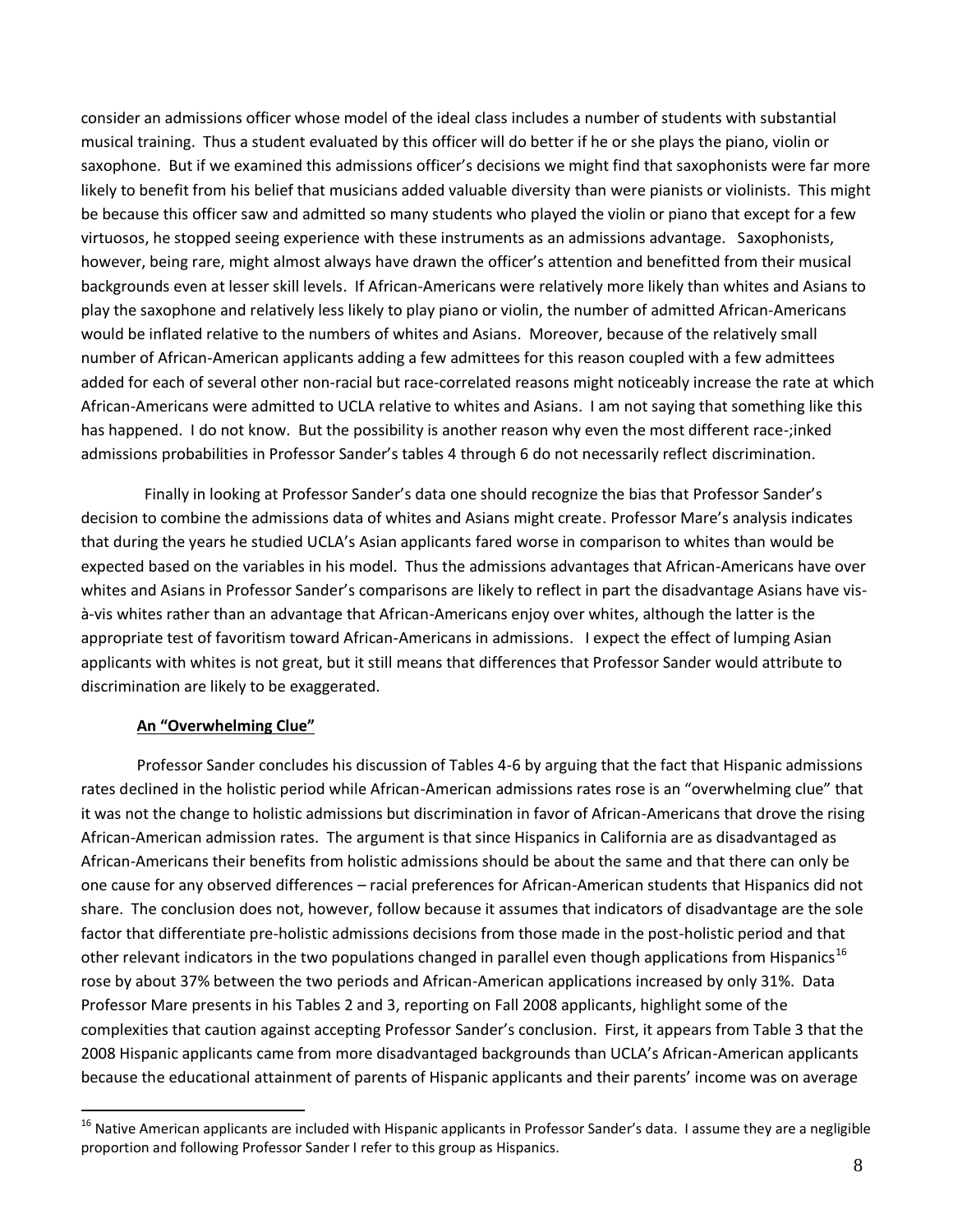lower than it was for African-American applicants.<sup>17</sup> Moreover, Table 2 indicates that Hispanic applicants presented somewhat better grades before adjustment than African-American applicants. These facts would seem to bolster Professor Sander's claim. However, the data also show that 32% of Hispanic applicants came from schools in the bottom 20% of high school academic performance and only 8% had attended high schools in the top 10%. Among African-American applicants the comparable figures are 23% from high schools whose performance is in the bottom 20% and 14% from the top 10% of performing high schools. African-Americans were also more likely than Hispanics to have attended private rather than public high schools. So how does one balance, as one assumes a holistic admissions system does, the somewhat higher grades of Hispanic as compared to African-American students with the lower quality of the schools in which many of these grades were achieved. How too does one factor in the possibility that teachers at private schools are more adept at counseling students on which courses to take than teachers at public schools, even when students are of similar ability? Consider, in addition, the extreme difference in parental education referenced in footnote 17. One would expect this to have a direct effect favoring Hispanic applicants. But it also suggests that a high proportion of Hispanic applicants grew up in Spanish speaking households and communities. This could affect the relative quality of the essays prepared by Hispanic and African-American students as well as other aspects of their admission's files, and these indirect effects might swamp the direct effects of this indicator of disadvantage. The point is not that the conclusion that Professor Sander draws from changes in the Hispanic and African-American admissions rates across the two time periods is wrong. Rather it is that no conclusion about whether African-Americans were advantaged because of their race can be drawn be drawn from this information, and it is a mistake to see an "overwhelming clue" in these data.

#### **The Logistic Regression**

 $\overline{a}$ 

Turning to the logistic regressions that Professor Sander presents in his Table 7, even on its own terms I am at somewhat of a loss regarding exactly what to make of it. Standard logistic regression packages produce a number of diagnostics to aid one in judging the adequacy of a model, but Professor Sander presents none of them. We also do not know the numbers that underlie Professor Sander's statistics, how missing data were dealt with or how the model was developed. One would want to know, for example, how Professor Sander chose which variables, including interaction terms, to incorporate in his models and whether he examined other models in addition to those he presents here. If the models he presents are not the only models he explored,  $^{18}$  the statistical implications of his findings may not be as they seem. In addition, his treatment of ethnicity is unconventional. Usual practice would be to treat this as a categorical variable and to examine the effect of ethnicity in relation to an excluded category. When the issue is one of discrimination, whites are ordinarily the appropriate excluded category. We also cannot tell from the rounded coefficients presented whether the effects of the different SAT components were similar between periods and, in the holistic period, when holistic scores are and are not included in the model.

Because of Professor Mare's careful work one does not, however, have to assess Professor Sander's analysis in a vacuum. It is obvious that Professor Sander has not accurately modeled UCLA'S admissions process in the post-holistic period. First, we know from Professor Mare's detailed explanation of how the process works

<sup>&</sup>lt;sup>17</sup> Twenty-one percent of the parents of Hispanics had not attended high school and another 12% had not completed high school. The comparable figures for the parents of African-American applicants are 1% and 3% respectively. In addition 61% of the Hispanic applicants had incomes below \$60,000 compared to 48% of African-American applicants.

<sup>&</sup>lt;sup>18</sup> We know Professor Sander examined at least one other model because he references a result from this model in his report. See the discussion *infra* at note 24.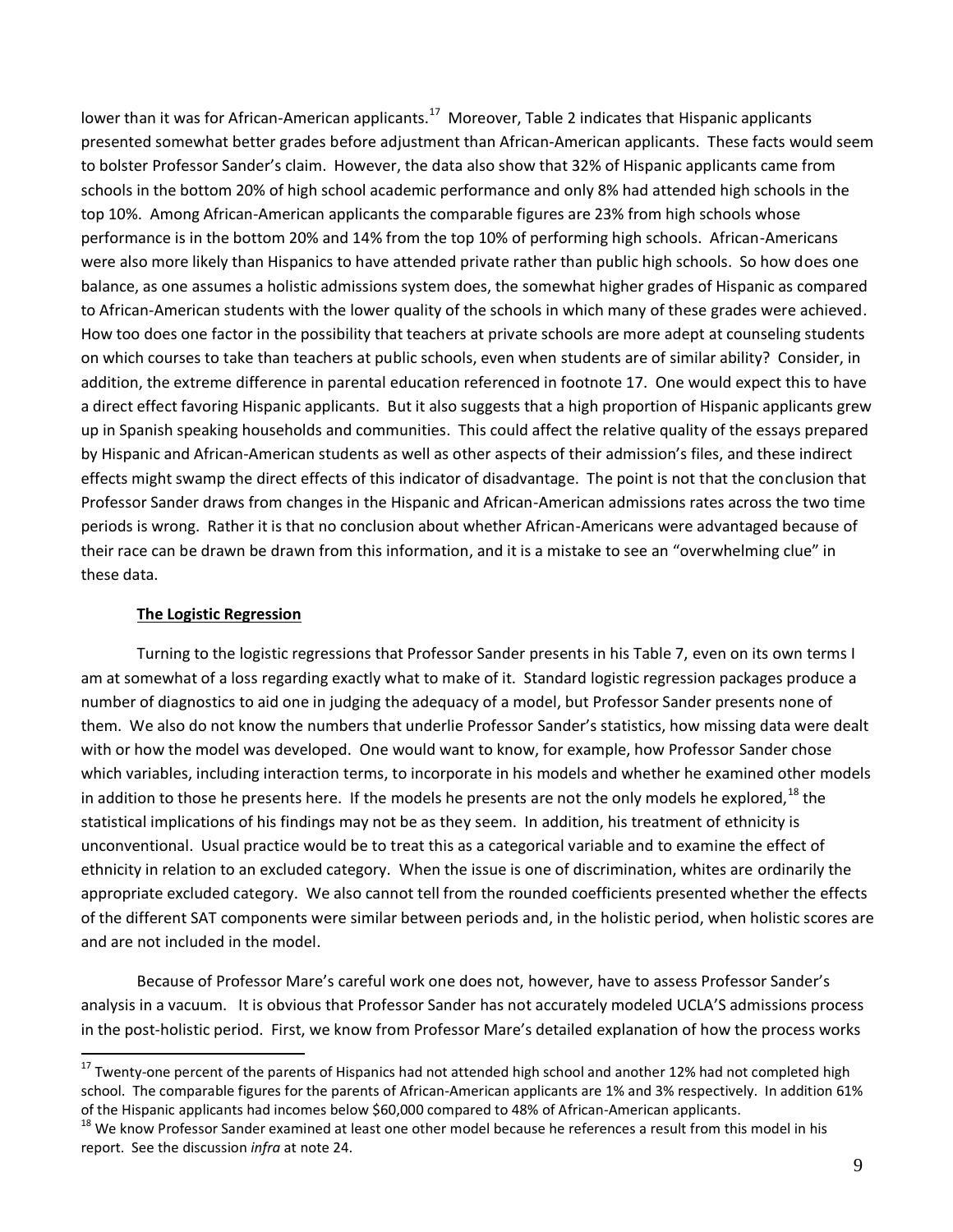that it is a process that proceeds through stages. Professor Sander's model fails to capture this essential element. Second, we know that the effects of variables like GPA and SAT scores are not uniform throughout their entire range. Professor Sander's models do not account for this. Finally, we know that Professor Sander's models do not include numbers of apparently consequential variables (e.g. gender, ELC status, AP scores). This is yet another reason to conclude that his models are seriously misspecified. In short, this portion of Professor Sander's analysis cannot reliably support any conclusions about how UCLA's holistic admissions system has worked with respect to the consideration of race or ethnicity.

#### **Table 8**

 $\overline{a}$ 

Professor Sander's last Table shows that for applicants with holistic scores of 2.75, 3 and 3.5 admissions rates are noticeably higher for African-Americans than they are for those of other backgrounds.<sup>19</sup> Of all the data that Professor Sander presents, these data strike me as the most consistent with his hypothesis that UCLA's African-American applicants enjoy an admissions advantage because of their race.<sup>20</sup> However, a serious difficulty stands in the way of this conclusion. The data in this table do not distinguish between admission rates at different stages in the admissions process. For example, Professor Mare reports that in 2008 UCLA's College of Letters and Science admitted 207 athletes. Extrapolating to the three year period Professor Sander is considering and one has a total of about 621 athletic admissions. I would presume that African-Americans are disproportionately represented among those admitted because of their athletic prowess. If the number of admitted African-American athletes is numerically large this could substantially distort the figures Professor Sander presents because across the three post-heuristic years in Professor Sander's sample there are only 536 African-American admittees with heuristic scores of 2.75 and above. $^{21}$ 

Even more telling is the inconsistency between the results Professor Sander reports and results Professor Mare found but did not include in his draft report.<sup>22</sup> If there is any stage of the admissions process where one would expect attention to race to play a role, it is during supplementary review. Review at this stage is conducted by admissions officers, and more information, presumably including information that might reveal an applicant's race, is available at this stage than at any of the earlier stages of UCLA's admissions process. Yet Professor Mare found that in both 2007 and 2008 only 5 African American students with heuristic scores of 2.75 and above were admitted to the College of Letters and Science following supplementary review.<sup>23</sup> In terms of proportions

 $19$  Professor Sander chooses to highlight those holistic scores where African-American admissions rates are at least 10% higher than those of any other ethnic group. A heuristic score of 4 is only other score for which where African-American admissions rates are higher than the admission rates for all other groups. According to Professor Sander's table, 6% of all African-American with heuristic scores of 4 were admitted to UCLA which is higher than the rates for other ethnic categories by at least 2%.

<sup>&</sup>lt;sup>20</sup> I presume there is a reason for the discrepancy between the number of African-Americans who are identified as admitted in this Table (1216) and the number reported as admitted in Professor Sander's Table 6 (1157) and so do not draw any implications from the difference, although I would have appreciated some clarification.

<sup>&</sup>lt;sup>21</sup> My hunch is that athletic admissions represent a high proportion of UCLA's 74 African American admittees with heuristic scores above 4.0, but I have no good intuition regarding the number of athletes that may be found among the group with heuristic scores in the 2.75 - 4.0 range.

<sup>&</sup>lt;sup>22</sup> These tables and Professor Mare's interpretation of what they are in the Appendix to this report.

<sup>&</sup>lt;sup>23</sup> These numbers are consistent with the speculation that athletic admissions distort the picture that Professor Sander presents in his Table 8. Students with higher heuristic scores are unlikely to be admitted in regular or final review. If there are nonetheless reasons why they should be considered, one would expect them to be referred to supplementary review. But this is not the expectation for athletes who are admitted outside of the ordinary review process.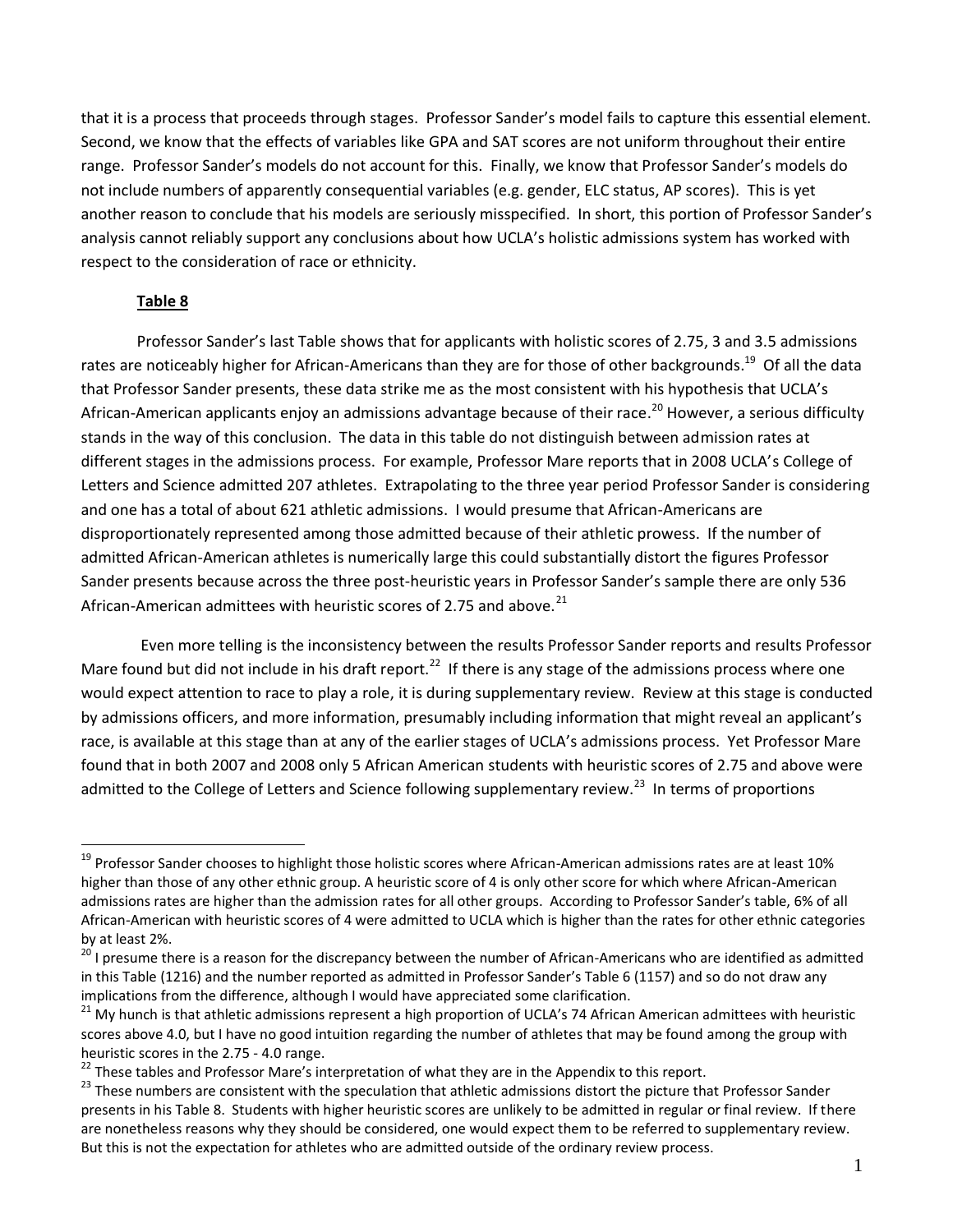admitted, controlling for heuristic scores one cannot distinguish between African Americans and members of other ethnic groups.

#### **Consistency with the Mare Report**

 $\overline{a}$ 

Professor Sander attempts to strengthen his argument by claiming that his results are bolstered by the findings of Professor Mare's more adequate study, a study whose many virtues Professor Sander recognizes. Professor Sander is correct when he asserts that Professor Mare's finding that his model cannot explain the admissions success of about a third of UCLA's African-American admittees is consistent with the possibility that in contravention of California's Proposition 209 race played a role in UCLA admission decisions. But as Professor Mare takes pains to point out, this finding by no means proves this. It is equally consistent with the possibility that the differences are explained by variables not included in his model or by other plausible but in fact mistaken model assumptions. Moreover even if, contrary to fact, the conclusion that race affected admissions decisions was the only plausible possibility, this would not mean that an *intent* to benefit African-Americans was ever a part of an admissions calculus.

Furthermore in assessing the plausibility of an hypothesis like the one Professor Sander has advanced, it is important to consider evidence against that hypothesis. Professor Mare's data on admissions rates in supplemental review broken down by ethnicity and discussed above are relevant here. Also relevant is Professor Sander's Table 6 which indicates that 19% of post-heuristic African-American applicants with index scores in the top decile and 33% of applicants with index scores in the second to top decile were not admitted. If there were an intent to favor African-Americans in the admissions process because of their race, applicants in these groups should be specially favored, not only because of their apparent academic ability but also because it would be especially difficult to show they had been favored because of their race, given the admission of many whites, Asians and others with apparently inferior academic credentials.<sup>24</sup>

<sup>&</sup>lt;sup>24</sup> Professor Sander would attribute the failure to prefer best-credentialed African-Americans to lack of information about their race. Nothing except the assumption that UCLA's admissions officers do discriminate justifies the assumption that when UCLA fails to admit an African American student with very strong academic credentials it is because the school was unaware of the student's race but when they do admit an African American student with weaker credentials it is because they were aware of and were attending to the student's race. In fact, a failure to admit the best academically credentialed students is consistent with an admissions system that seeks to look at variables in addition to test scores and GPAs in deciding whom to admit and assesses these other characteristics on a color blind basis. Moreover, in no ethnic group do index credentials in the top 10% guarantee admissions. Indeed, the post-holistic admissions probabilities for students with top 10% Sander index scores falls in the narrow range of 80-82% for the three ethnic groups that Professor Sander's Tables 4- 6 separately treat. The spread in the pre-holistic period was somewhat broader (85-91%) and the probability of admission in each group was greater. The drop in admissions probability within this decile is what one would expect if the holistic system was working as intended.

Professor Sander tries to further bolster this theory by referencing a regression model not otherwise presented. He tells us that in this model, after controlling for the interaction of holistic scores and African-American the interaction between involvement in a UCLA outreach program and African-American is no longer significant. This, according to Professor Sander, "suggests that the attendance of African-American students at outreach sessions did not itself produce admissions." The model yielding these results, no doubt, has all the deficiencies of the logistic regression model Professor Sander does present. So, it is perhaps beating a dead horse to add that the interpretation Professor Sander places on his result suggests a fundamental misunderstanding of what lack of statistical significance means. All one can properly conclude when a relationship is insignificant is that the data do not allow us to reject the null hypothesis, which in this case is "being an African-American and attending an outreach session does not increase one's chances of being admitted to UCLA." Being an African-American and attending an outreach sessions may, despite what Professor Sander concludes, in fact increase an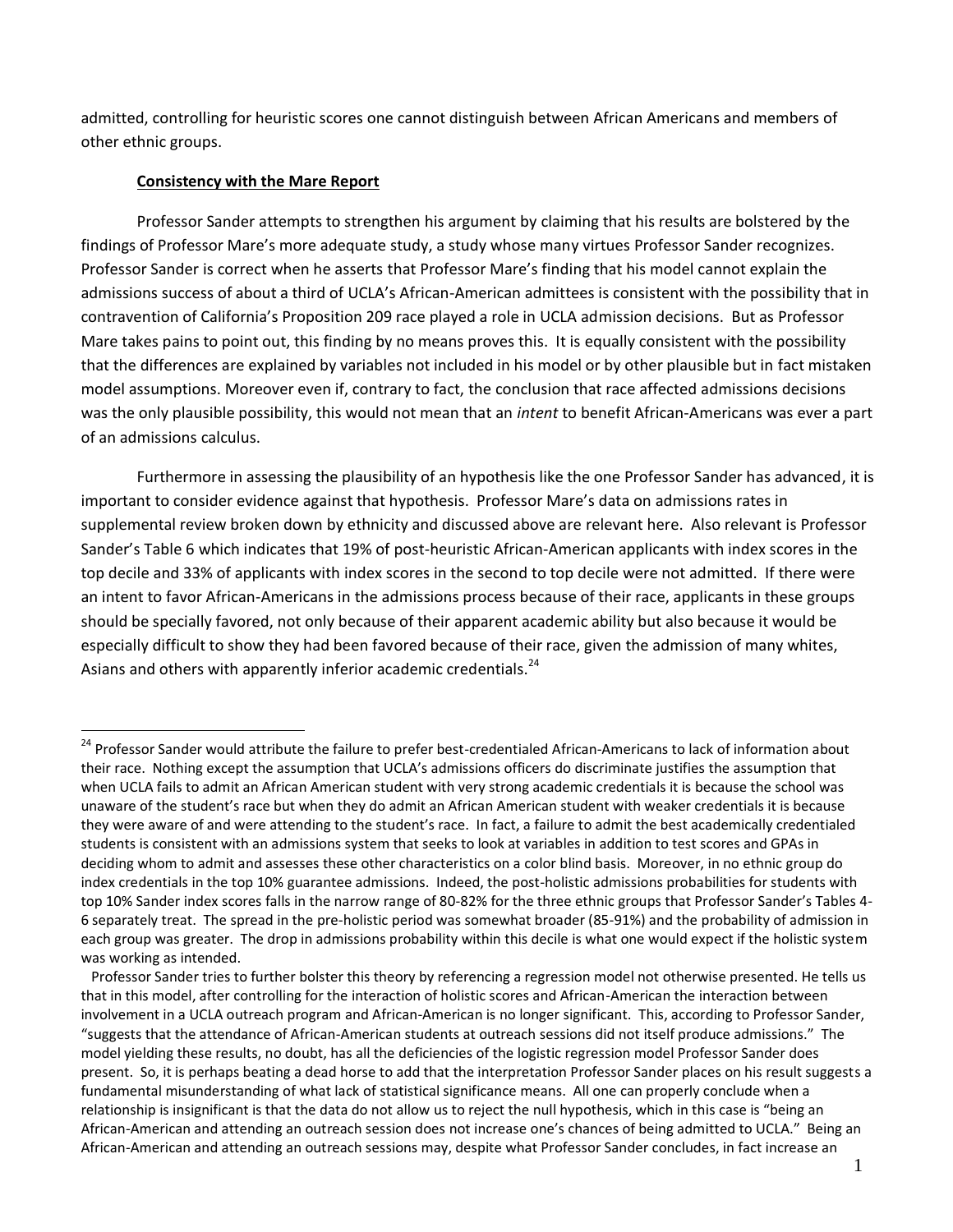Professor Mare's findings from his "Reread Study" are similarly inconsistent with the discrimination hypothesis. Professor Mare had UCLA admissions reviewers review and rate thousands of already decided applications. Among other questions he asked his readers was whether they could identify the ethnicity of those whose applications they read, a fact known to him along with the ethnicity of the reader. Not only did he find no evidence that a reader's ability to identify an applicant's ethnicity from the application affected the rating given, but he also found no reason to believe that a reader's ethnicity interacted with an applicant's ethnicity to affect the reader's holistic ratings. Thus even at a subconscious level it did not appear that African-American readers were more likely to rate African-Americans highly, Hispanic readers to rate Hispanic applicants higher, etc. One might expect to see some such effects if race was entering into admissions decisions.

#### **Professor Sander's Conclusion and Mine**

1

Professor Sander in his conclusion characterizes the results of his analyses thusly: "So far as discrimination can ever be shown through statistical analysis, it is shown here." By my reading and for the reasons given above, I see Professor Sander's assessment of his own work as far off the mark. I do not believe that he presents any data or arguments that either alone or together compel the conclusion that UCLA's holistic system discriminates based on applicant race. Indeed, I find little in this paper that stands up to close scrutiny.

**Caveat:** Professor Sander and I have a history together. I have been a responder to and critic of other work he has done, and on several occasions, including in testimony before the United States Civil Rights Commission, we have debated issues related to the empirical evidence on the effects of affirmative action and the weight to be given Professor Sander's contributions. I believe that I have reviewed Professor Sander's work in a professional fashion and that my judgments of what Professor Sander has and has not shown are not biased by my support for affirmative action. Still I would encourage those interested in the issues discussed to secure additional readings of Professor Sanders work and/or to secure a judgment about the accuracy and fairness of my comments from methodologically sophisticated social scientists who, unlike me, are not identified as supporters of affirmative action and who, like me, have no stake in how the situation at UCLA is judged.

applicant's chances of admission, but by social science convention one cannot with the requisite degree of confidence make this claim.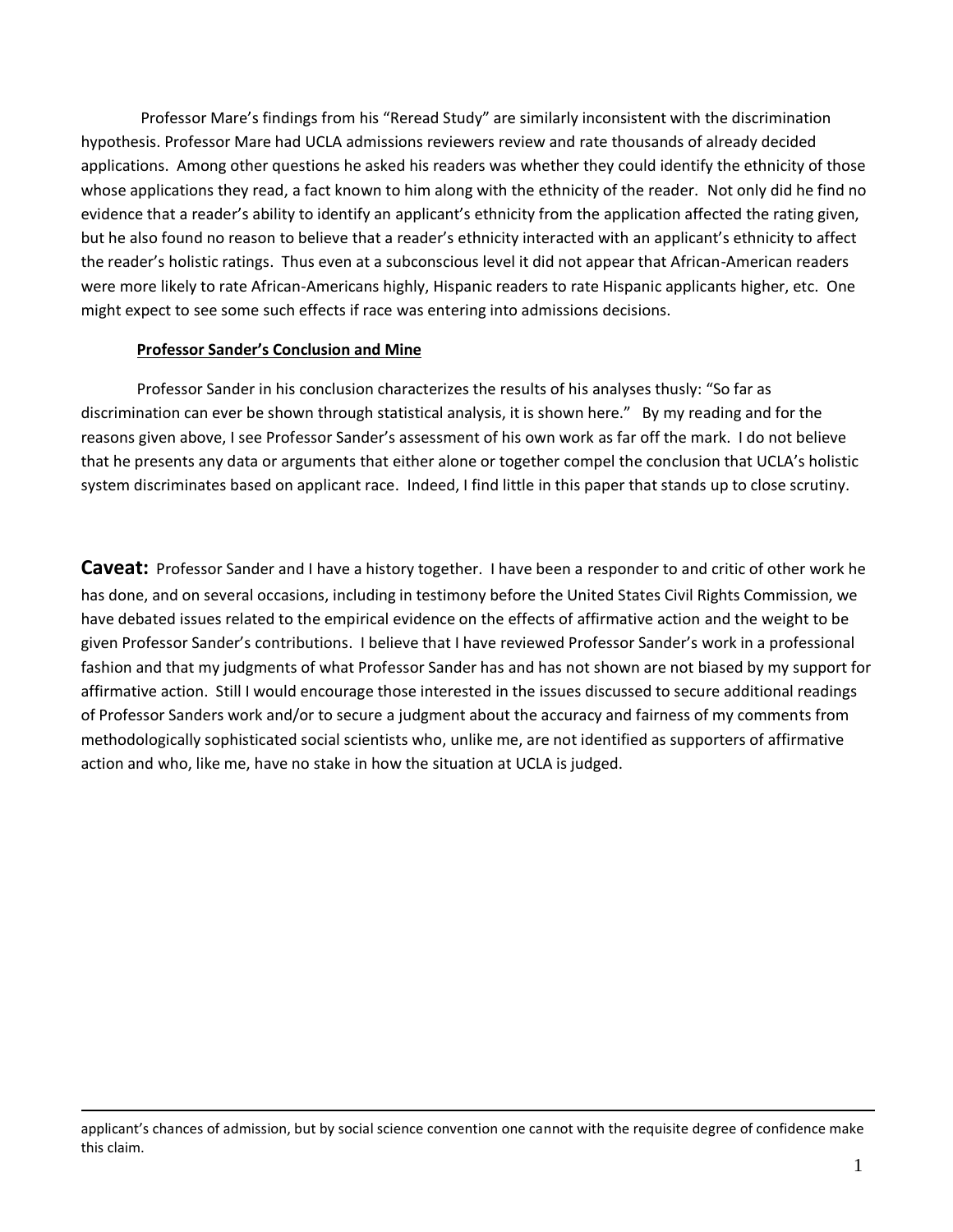# **Appendix**

# **Unpublished Mare Tables**

## **Admission Rates by Supplemental Review Score and Ethnic Identity, UCLA College of Letters and Sciences, 2007 and 2008**

The following two tables show the admission rates in Supplemental Review by race/ethnicity for 2007 and 2008. These tables are not in the report but I think they show that blacks do not have higher admission rates than other race/ethnic groups within categories of the Supplemental Review score. I think the relevant point here is that once applicants get assigned an SR score, the admissions decision for those with scores lower than 2.25 is completely deterministic. There are some applicants with scores above 2.25 who do get admitted through some tie-break procedure but the number of those people is small. (Robert Mare, November 7, 2012)

## **Table 13a. Percent Admitted by Supplementary Review Score, Ethnic Identity, College of Letters and Sciences, 2007 (N=2,723), number of students admitted in parentheses**

Ethnic Identity

| <b>SR Score</b> | <b>Black</b>     | Latino           | N Asian        | S Asian          | White            | Other          | Total          |
|-----------------|------------------|------------------|----------------|------------------|------------------|----------------|----------------|
| $\mathbf{1}$    | 100              | 100              | 83             | 100              | 100              | 100            | 98%            |
|                 | (8)              | (17)             | (5)            | (3)              | (6)              | (1)            |                |
| 1.5             | 100              | 100              | 100            | 100              | 100              | 100            | 100            |
|                 | (14)             | (16)             | (7)            | (3)              | (11)             | (3)            |                |
| $\overline{2}$  | 100              | 100              | 100            | 100              | 100              | 100            |                |
|                 | (29)             | (75)             | (23)           | (17)             | (31)             | (54)           | 100            |
| 2.25            | 100              | 100              | 100            | 100              | 100              | 100            | 100            |
|                 | (44)             | (99)             | (29)           | (22)             | (39)             | (10)           |                |
| 2.5             | 17               | 36               | 30             | 35               | 18               | 24             | 29             |
|                 | (5)              | (37)             | (11)           | (8)              | (6)              | (5)            |                |
| 2.75            | $\boldsymbol{0}$ | $\boldsymbol{0}$ | 15             | 4                | $\theta$         | $\overline{0}$ | $\overline{2}$ |
|                 | (0)              | (0)              | (2)            | (1)              | (0)              | (0)            |                |
| 3               | 5                | 0.3              | $\mathbf{1}$   | 5                | 1                | $\overline{0}$ | $\overline{2}$ |
|                 | (4)              | (1)              | (2)            | (5)              | (1)              | (0)            |                |
| 3.5             | $\mathfrak{Z}$   |                  | $\overline{0}$ | $\theta$         | $\boldsymbol{0}$ | 9              |                |
|                 | (1)              | (1)              | (0)            | (0)              | (0)              | (1)            |                |
| $\overline{4}$  | $\boldsymbol{0}$ | 0.3              | $\mathbf{1}$   | $\overline{0}$   | $\overline{2}$   | $\overline{0}$ | 0.5            |
|                 | (0)              | (1)              | (1)            | (0)              | (1)              | (0)            |                |
| 4.5             | $\boldsymbol{0}$ | $\boldsymbol{0}$ | $\overline{0}$ | $\boldsymbol{0}$ |                  | $\overline{0}$ |                |
|                 | (0)              | (0)              | (0)            | (0)              |                  | (0)            |                |
| $\overline{5}$  | $\boldsymbol{0}$ | $\pmb{0}$        | $\pmb{0}$      | $\mathbf 0$      | $\mathbf 0$      |                |                |
|                 | (0)              | (0)              | (0)            | (0)              | (0)              |                |                |

٦